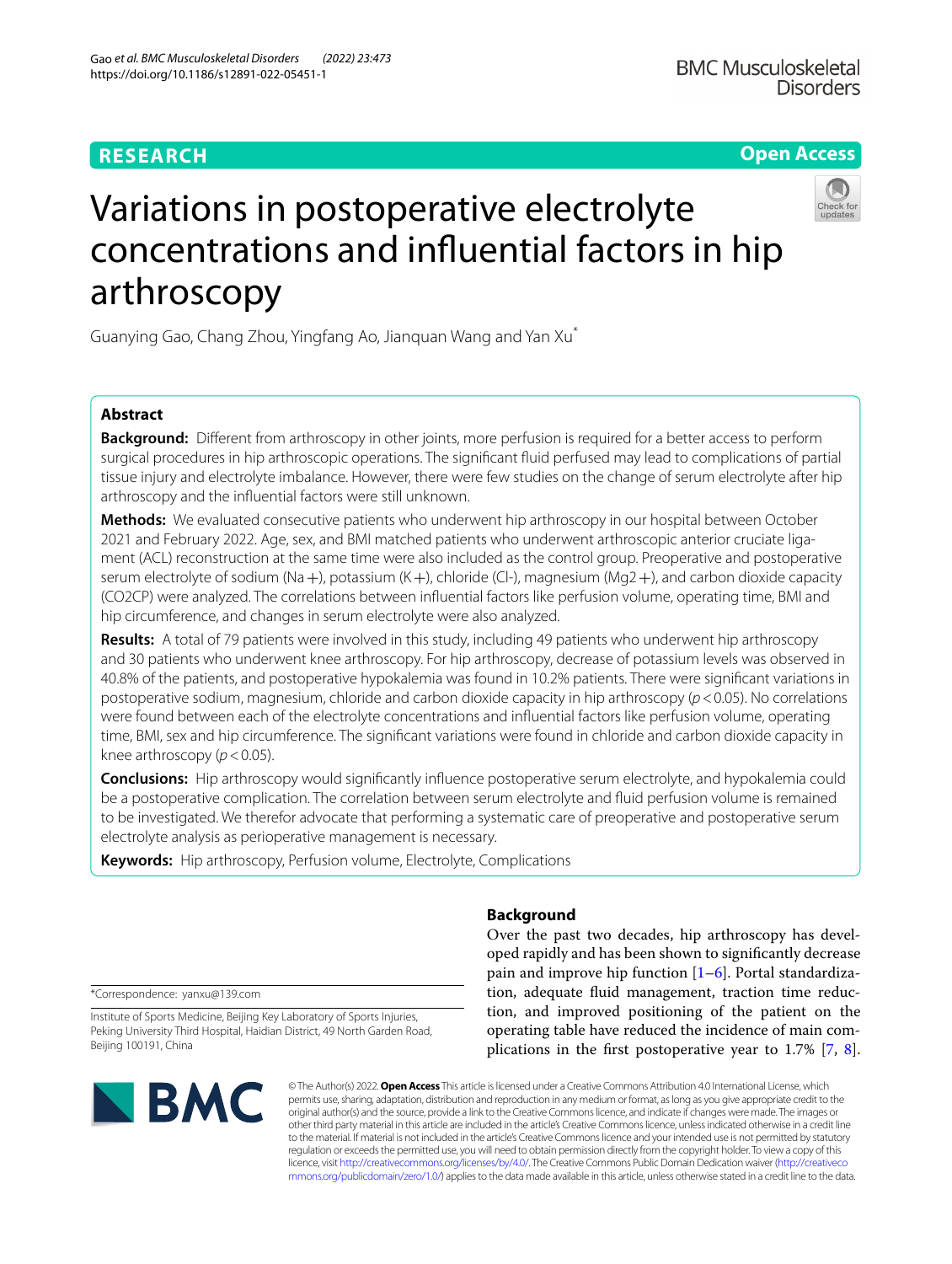The major complications include heterotopic ossification, bursitis, proximal femur fracture, intra-abdominal fuid extravasations, postoperative dislocations, temporary neuropraxia, and deep vein thromboses [[8–](#page-5-2)[10\]](#page-5-3).

As an important part of arthroscopic procedure, fuid is pressurized to add visualization and dilate the joint or labral. Previous study proved that the correlation of fuid gain and perfusion during the procedure was statistically signifcant, and the absorption of fuid may lead to pathological outcome [\[11](#page-5-4)]. Diferent from arthroscopy in other joints, more perfusion is required for a better access to perform surgical procedures in hip arthroscopic operations. Hip arthroscopy is capable of larger perfusion volume for the larger space of hip joints  $[12-14]$  $[12-14]$  $[12-14]$ . The signifcant fuid perfused may lead to complications of partial tissue injury and electrolyte imbalance [[11](#page-5-4), [14](#page-5-6)[–16](#page-5-7)]. Several previous studies reported the electrolyte variations after arthroscopic procedure of shoulder, knee and hip, and the infuence of perfusion during the procedure to serum electrolyte is still lack of clinical evidence [\[11](#page-5-4), [14–](#page-5-6)[16](#page-5-7)]. However, there were few studies on the change of serum electrolyte after hip arthroscopy and the infuential factors were still unknown.

The purpose of this study was to investigate the changes in postoperative electrolyte levels after hip arthroscopy and evaluate correlations between electrolyte variations and perfusion volume, operating time and other infuential factors in a relative large sample size, using knee arthroscopy as the control group to confrm the particular signifcance of hip arthroscopy. We hypothesized that the massive absorption of fuid perfused during arthroscopic procedures would lead to signifcant postoperative electrolyte changes, and correlations were expected to be found between electrolyte changes and infuential factors like perfusion volume and operating time.

## **Methods**

# **Patients**

We evaluated consecutive patients who underwent hip arthroscopy in our hospital between October 2021 and February 2022 prospectively. Age, sex, and BMI matched patients who underwent arthroscopic anterior cruciate ligament (ACL) reconstruction at the same time were also included as the control group. The inclusion criteria were as follows: (1) patients who underwent hip arthroscopy for femoroacetabular impingement (FAI) in our hospital; (2) age, sex, and BMI matched patients who underwent arthroscopic ACL reconstruction; and (3) had preoperative and postoperative serum electrolyte concentrations. Patients who had previous hip surgeries were excluded from the study. Blood samples were obtained from each patient just before surgery and postoperatively. All participants signed informed consent. The study was approved by the Ethics Committee of the Third Hospital of Peking University. All methods were performed in accordance with the guidelines and regulations of the Ethics Committee of the Third Hospital of Peking University.

#### **Surgical Procedure**

One surgeon with more than 15 years of experience performed standard hip arthroscopy for all patients. All surgeries were performed using a standard supine approach as described by Gao et al. [[17\]](#page-5-8) In brief, the interportal capsulotomy technique was used to access the hip joint using the anterolateral and midanterior portals. Then a detailed inspection of the central compartment was performed to assess the acetabular rim, acetabular labrum, articular cartilage, and ligamentum teres. Labral repair or labral debridement was performed according to the nature of injury. If a cam bump in the head-neck junction or acetabular overcoverage was identifed, femoral osteoplasty or acetabuloplasty was performed. Capsular closure was routinely done at the end of surgery. 2,000 mL of 0.9% sodium chloride at height of 2 m was used to provide perfusion pressure and the pressure pump was not used. The volume of perfusion during the surgical procedures under hip arthroscopy was recorded. All patients received 1,000 mL of 0.9% sodium chloride solution intravenously during the surgery. No prophylactic antibiotics were administered. Meanwhile, arthroscopic singlebundle ACL reconstruction was performed by the same surgeon as previously described [[18](#page-5-9)]. In brief, tourniquet was routinely used during the surgery. The graft was placed at the center of the whole ACL footprint according to the osseous landmarks and arthroscopic fndings of the ACL footprint with the knee in 120° of fexion. The femoral tunnel was drilled through an anteromedial portal. The tibial tunnel was made using a tibial guide through the center of the ACL tibial footprint. The semitendinosus and gracilis tendons were harvested, doubled (7–9 mm), and inserted through the tibial tunnel and into the femur. The graft was fixed using an EndoButton (Smith & Nephew) on the femur and using 1 bioabsorbable interference screw (Smith & Nephew) and 1 staple on the tibia. Every patient received serum electrolyte test as soon as the surgical procedure fnished to have the postoperative electrolyte recorded.

### **Statistics**

The nonparametric Wilcoxon signed rank test was used to compare the preoperative and postoperative levels of sodium (Na<sup>+</sup>), potassium (K<sup>+</sup>), chloride (Cl<sup>−</sup>), magnesium ( $Mg^{2+}$ ), and carbon dioxide capacity (CO<sub>2</sub>CP). The electrolyte variations of diferent sexes were also compared by Wilcoxon signed rank test. The correlations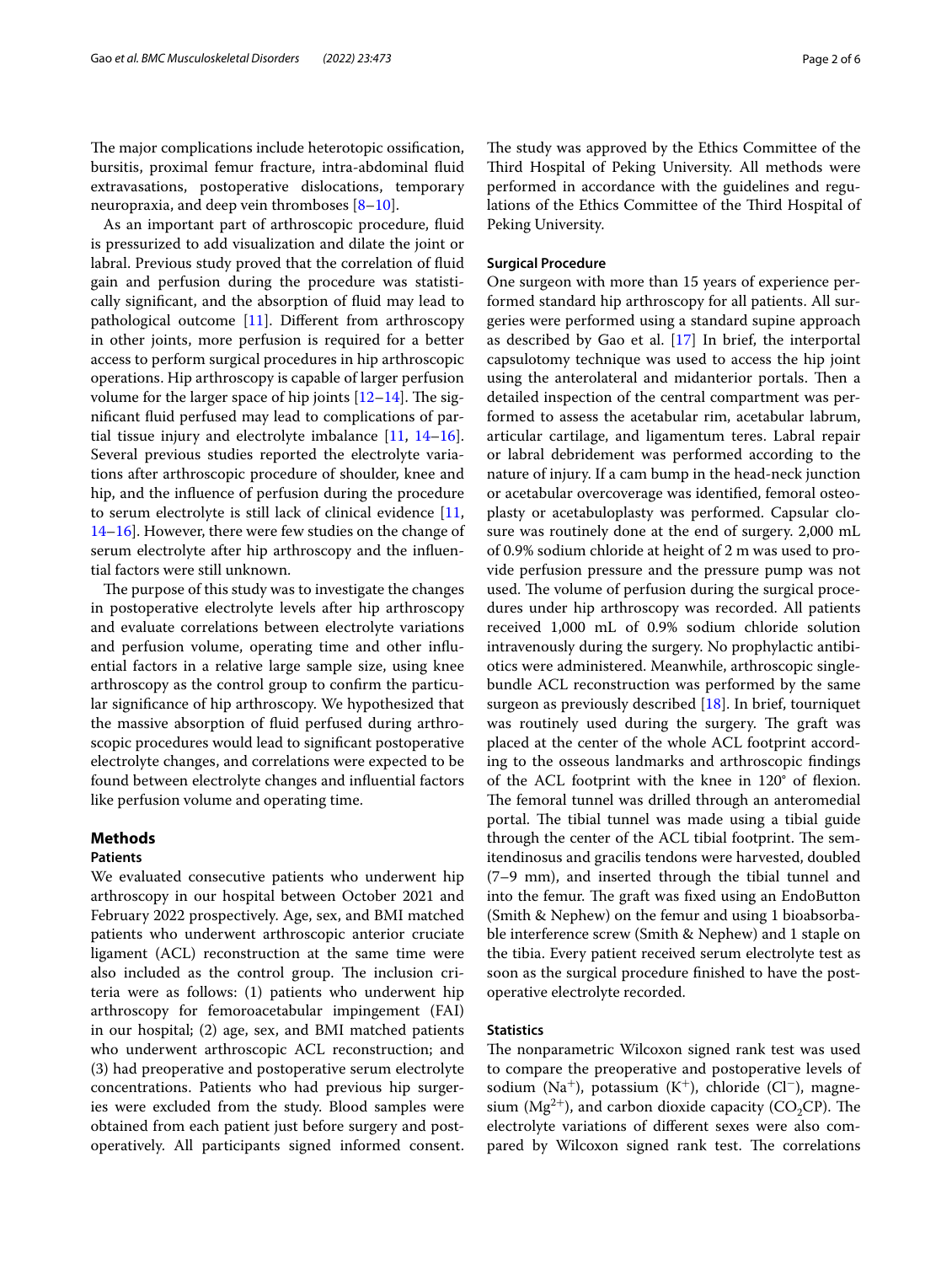## <span id="page-2-0"></span>**Table 1** Demography of patients  $(n=85)$

| Parameter                               | Data             |  |
|-----------------------------------------|------------------|--|
| Patients who underwent hip arthroscopy  |                  |  |
| Number                                  | 49               |  |
| Age, y, median (range)                  | $33(15 - 58)$    |  |
| Sex                                     |                  |  |
| Male                                    | 22 (44.9%)       |  |
| Female                                  | 27 (55.1%)       |  |
| BMI, kg/m <sup>2</sup> , mean (range)   | 23.2 (17.1-33.2) |  |
| Hip circumference, cm, mean (range)     | 100.5 (82-138)   |  |
| Diagnosis                               |                  |  |
| Femoroacetabular impingement            | 49 (100%)        |  |
| Labral tear                             | 47 (95.9%)       |  |
| Patients who underwent knee arthroscopy |                  |  |
| Number                                  | 30               |  |
| Age, y, median (range)                  | $32(16 - 53)$    |  |
| Sex                                     |                  |  |
| Male                                    | 14 (46.7%)       |  |
| Female                                  | 16 (53.3%)       |  |
| BMI, kg/m <sup>2</sup> , mean (range)   | 23.6 (17.6–33.8) |  |

Unless otherwise specifed, data are numbers of patients, with percentages in parentheses

between perfusion volume, operating time, BMI, hip circumference and changes in electrolyte concentrations were tested by nonparametric Spearman Rank Correlation Coefficient (r). All statistics analysis was done by IBS SPSS Statistics software, version 27. The *p*-values<0.05 were considered statistically signifcant.

# **Results**

As shown in Table [1,](#page-2-0) this study enrolled 79 patients, including 49 patients (22 men and 27 women; median age, 33 years, range, 15 to 58 years) who underwent hip arthroscopy and 30 patients (14 men and 16 women; median age, 32 years, range, 16 to 53 years) who underwent knee arthroscopy. In 49 patients who underwent hip arthroscopy, all (100%) patients were diagnosed with FAI and 47 (95.9%) patients were diagnosed with labral tear (Table [1\)](#page-2-0).

The median perfusion volume of isotonic saline in hip arthroscopy was 2000 ml (range, 200 to 5000 ml). The median operating time was 131 min (range, 93 to 282 min). The median concentrations of electrolyte concentrations were also recorded (Table [2\)](#page-2-1). Preoperative and postoperative electrolyte concentrations in patients who underwent ACL reconstrution as control group was shown in Table [3](#page-2-2). None of the patients developed postoperative complications.

Among all preoperative and postoperative electrolyte concentrations tested, decrease of potassium levels was observed in 40.8% of the patients  $(n=20)$ , and postoperative hypokalemia was found in 10.2% patients (*n*=5). However, the variation was not signifcant with a mean

<span id="page-2-1"></span>**Table 2** Preoperative and postoperative electrolyte values of hip arthroscopy

|                    | Pre-op |               | Post-op |               | Mean∆    | <b>P</b> Value |
|--------------------|--------|---------------|---------|---------------|----------|----------------|
|                    | Median | Range         | Median  | Range         |          |                |
| $K^+$              | 3.91   | $3.12 - 4.87$ | 3.89    | $2.00 - 4.62$ | $-0.020$ | .747           |
| $Na+$              | 142.75 | 137.20-145.90 | 140.22  | 133.50-146.40 | $-2.531$ | .000           |
| $Cl^-$             | 103.91 | 98.90-108.90  | 107.00  | 102.00-125.90 | $+3.091$ | .000           |
| $Mq^{2+}$          | 0.88   | $0.78 - 1.03$ | 0.80    | $0.41 - 0.95$ | $-0.080$ | .000           |
| CO <sub>2</sub> CP | 26.20  | 21.30-31.50   | 23.60   | 14.30-28.00   | $-2.602$ | .000           |

*Abbreviations*: *meanΔ* diference between preoperative value and postoperative value, *Na*+ sodium, *K*+ potassium, *Cl*− chloride, *Mg2*+ magnesium, *CO2CP* carbon dioxide capacity

<span id="page-2-2"></span>

|  |  | Table 3 Preoperative and postoperative electrolyte values of knee arthroscopy |
|--|--|-------------------------------------------------------------------------------|
|--|--|-------------------------------------------------------------------------------|

|                    | Pre-op |               | Post-op |               | Mean∆    | <b>P</b> Value |
|--------------------|--------|---------------|---------|---------------|----------|----------------|
|                    | Median | Range         | Median  | Range         |          |                |
| $K^+$              | 4.09   | 3.64-4.58     | 3.91    | $3.30 - 4.27$ | $-0.186$ | .114           |
| $Na+$              | 142.85 | 137.30-145.60 | 141.68  | 137.60-144.80 | $-1.170$ | .203           |
| $Cl^-$             | 103.90 | 100.40-108.30 | 106.88  | 103.60-109.70 | $+2.980$ | .005           |
| $Mq^{2+}$          | 0.90   | $0.76 - 1.01$ | 0.89    | $0.82 - 0.98$ | $-0.009$ | .574           |
| CO <sub>2</sub> CP | 28.10  | 24.30-30.90   | 25.96   | 22.60-29.00   | $-2.140$ | .013           |

*Abbreviations*: *meanΔ* diference between preoperative value and postoperative value, *Na*+ sodium, *K*+ potassium, *Cl*− chloride, *Mg2*+ magnesium, *CO2CP* carbon dioxide capacity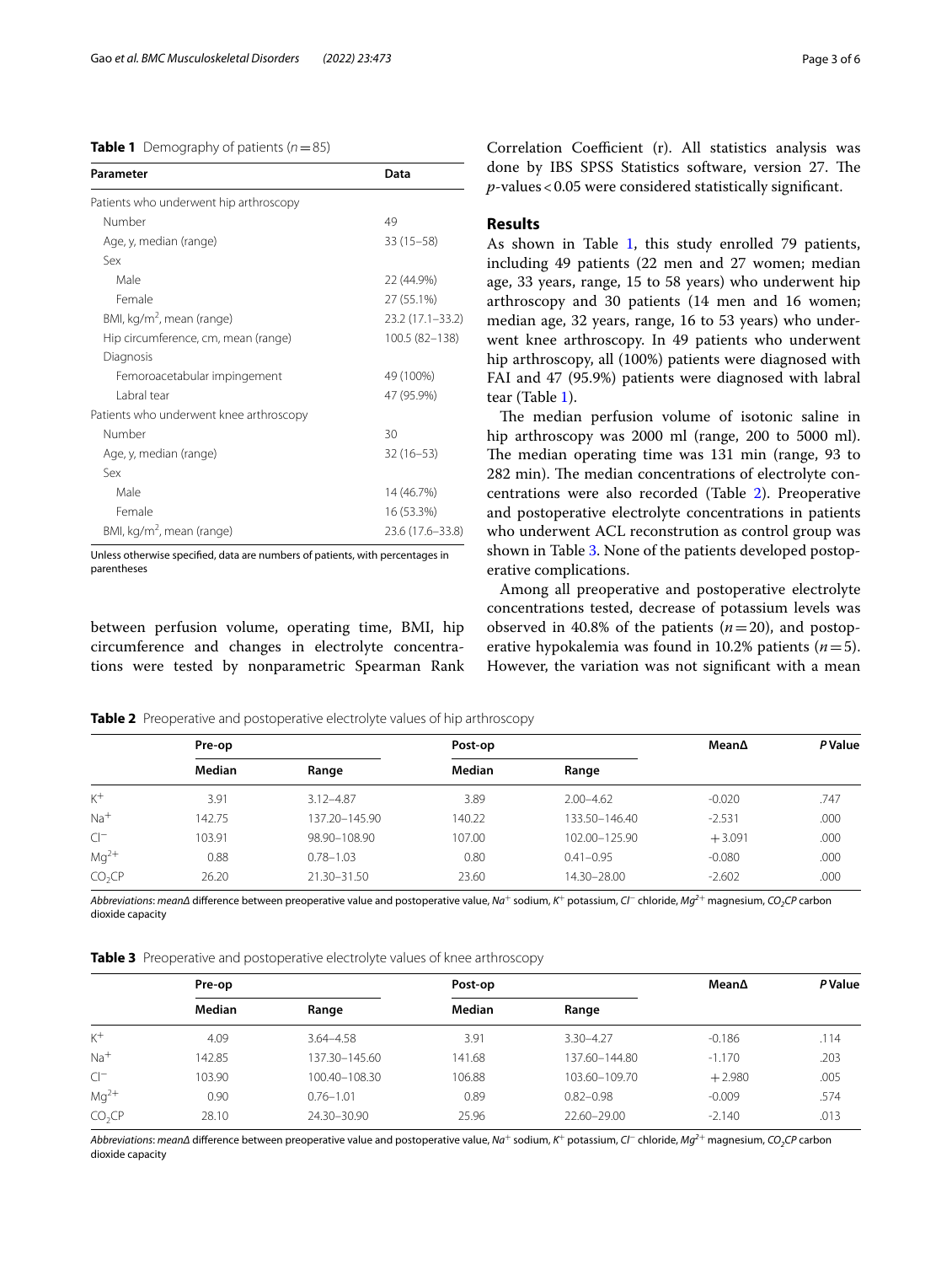decrease of  $0.019 \pm 0.52$  mmol/L ( $P = 0.747$ ). The signifcant diferences were observed in the variations of all other electrolyte concentrations. The decrease in sodium levels was 1.626±2.81 mmol/L (*p*=7.53E-05), magnesium levels  $0.078 \pm 0.08$  mmol/L ( $p = 2.21E-09$ ), and carbon dioxide capacity  $2.604 \pm 3.23$  mmol/L ( $p = 1.87E-07$ ). Meanwhile, the concentration of chloride level increased by  $3.067 \pm 3.47$  mmol/L ( $p = 2.21E-08$ ). No significantly diference was found in the electrolyte variations of different sexes  $(p=0.543)$ . No significant correlations were found between perfusion volume and each of the electrolyte concentrations (Na<sup>+</sup>,  $r=0.066$ ,  $p=0.685$ ; K<sup>+</sup>, *r*=-0.232, *p*=0.08; Cl<sup>−</sup>, *r*=0.008, *p*=0.986; Mg<sup>2</sup><sup>+</sup>,  $r = -0.064$ ,  $p = 0.697$ ; CO<sub>2</sub>CP,  $r = 0.047$ ,  $p = 0.731$ ). There were also no signifcant correlations between operation time (Na<sup>+</sup>, *r*=0.076, *p*=0.785; K<sup>+</sup>, *r*=0.084, *p*=0.568; Cl−, *r*=0.018, *p*=0.886; Mg2<sup>+</sup>, *r*=0.009, *p*=0.976; CO<sub>2</sub>CP,  $r=0.027$ ,  $p=0.831$ ), BMI (Na<sup>+</sup>,  $r=0.184$ , *p*=0.178; K<sup>+</sup>, *r*=-0.190, *p*=0.24; Cl<sup>−</sup>, *r*=0.022,  $p=0.893$ ; Mg<sup>2+</sup>,  $r=-0.036$ ,  $p=0.825$ ; CO<sub>2</sub>CP,  $r=0.059$ ,  $p=0.670$ ), hip circumference (Na<sup>+</sup>, *r* = -0.184, *p* = 0.410; K<sup>+</sup>, *r* = 0.228, *p* = 0.124; Cl<sup>-</sup>, *r* = -0.110, *p* = 0.542; Mg<sup>2+</sup>,  $r = -0.089$ ,  $p = 0.623$ ; CO<sub>2</sub>CP,  $r = 0.248$ ,  $p = 0.092$ ) and electrolyte variations.

In the control group, 30 patients were enrolled into analysis. The decrease of potassium was observed in 12 (40%) patients, and 1 (3.3%) patient sufered from postoperative hypokalemia. The concentration variations of potassium ( $p=0.114$ ), sodium ( $p=0.203$ ), and magnesium  $(p=0.574)$  were not significant. The significant variations were only found in chloride  $(p=0.005)$  and carbon dioxide capacity ( $p=0.013$ ). There was no significant diference in preoperative serum electrolyte between patients who underwent hip arthroscopy and patients who underwent knee arthroscopy ( $p$  < 0.05). Patients who underwent hip arthroscopy had a higher change of  $Na<sup>+</sup>$  $(p=0.0498)$  and Mg<sup>2+</sup> (p=7.55E-05) comparing with patients who underwent knee arthroscopy. There was no significant difference in change of K<sup>+</sup> ( $p$ =0.0498), Cl<sup>-</sup>, and  $CO<sub>2</sub>CP$ .

## **Discussion**

In this study, we evaluated the change of electrolytes before and after hip arthroscopy, signifcant diferences were found in Na+, Cl<sup>−</sup>, Mg<sup>2</sup><sup>+</sup> and carbon dioxide capacity  $(p < 0.05)$ . Meanwhile, 40.8% of the patients who underwent hip arthroscopy sufered a decrease of postoperative potassium concentrations, and 5 of them went through postoperative hypokalemia. However, no correlation was confrmed between electrolyte variations and infuential factors like perfusion volume and operating time, and the variation of postoperative  $K^+$  was not statistically signifcant.

Isotonic saline perfusion is an essential procedure in arthroscopic surgeries. The effect in hip arthroscopy is consumed to be more signifcant for its larger perfusion volume capable. The absorption of fluid during arthroscopic procedure would lead to massive hormonal disorders and the variation of electrolyte concentration is of signifcant pathological value. Patients who go through hypokalemia would sufer from the decrease of neuromuscular excitability, disorder of heart and renal functions, and imbalance of acid–base levels [[19\]](#page-5-10). Other electrolytes imbalances, however, would also lead to postoperative complications. Patients who go through hyponatremia would sufer from general edema for the decrease of serum osmotic pressure, and relevant complications including encephaledema, digestive abnormality and neuromuscular complications would occur [[20\]](#page-5-11). Besides, hyperchloremia is closely related to metabolic acidosis, and may cause digestive complications [[21\]](#page-5-12). Hypomagnesemia may lead to neuromuscular and cardiovascular complications and pathological calcium metabolism for its depression of nerve excitability [\[22](#page-5-13)]. The decrease of carbon dioxide capacity would indicate complications of respiratory alkalosis, leading to relative respiratory and acid–base disturbance [\[23\]](#page-5-14).

In open surgeries, potassium and other electrolyte levels are strictly managed in perioperative period [[24–](#page-5-15)  $27$ ]. The electrolyte management is also essential in the field of arthroscopic operations. The influence of perfusion in shoulder arthroscopy has been investigated, and signifcant infuence has been certifcated between saline perfusion and postoperative volume load [[11](#page-5-4)]. The patients' hemodynamics psychology and electrolyte concentrations are advocated to require specifc attention [\[11](#page-5-4), [14,](#page-5-6) [28](#page-5-17), [29\]](#page-5-18). Smith, et al. [[11\]](#page-5-4) investigated the fuid and electrolyte balance after arthroscopy procedure of the shoulder. The study indicated that there is signifcant absorption of fuid perfused during the arthroscopic procedure. However, only few previous studies reported the electrolyte variations after arthroscopic procedure of knee and hip, and the infuence of perfusion during the procedure to serum electrolyte is still lack of clinical evidence  $[11, 14-16]$  $[11, 14-16]$  $[11, 14-16]$  $[11, 14-16]$ . As far as we know, only 2 studies concentrated on serum electrolyte after hip arthroscopy, and they were limited to their relative small sample size. Bernardo et al. [[7\]](#page-5-1) compared the diferences of postoperative hemodynamic parameters, including electrolyte concentrations and other early complication incidences in bilateral and unilateral hip arthroscopy. Signifcant diferences of sodium levels were found in both bilateral and unilateral hip arthroscopies. Besides, the increase of potassium was found in unilateral hip arthroscopy. Verhelet et al. [\[12](#page-5-5)] addressed the variation of serum electrolyte levels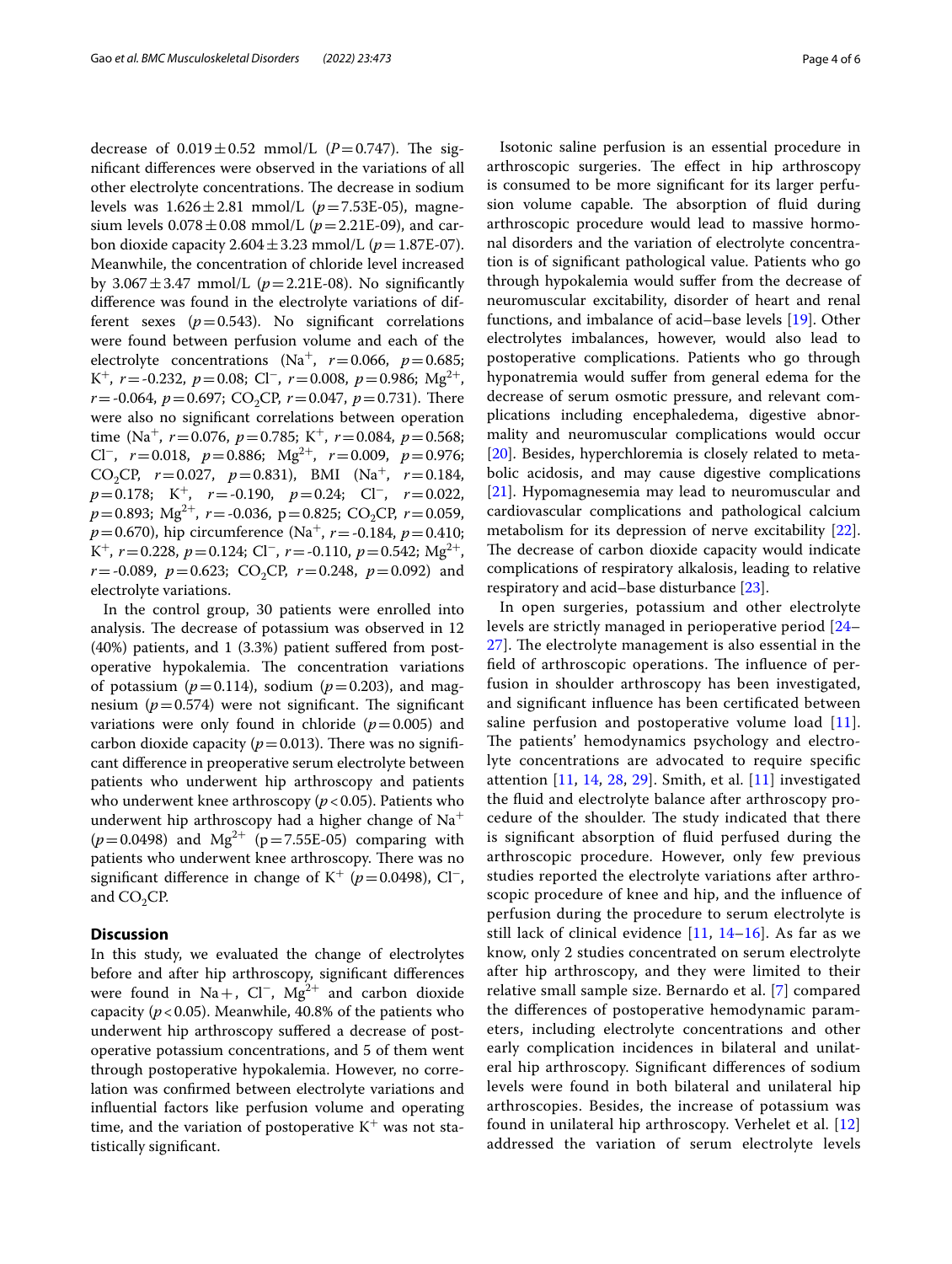and renal function after hip arthroscopy, and he tried to investigate the impact of operating time and perfusion volume on electrolyte levels. The significant variation was only found in postoperative sodium levels, and no correlations were reported between perfusion volume, operating time and electrolyte concentrations. However, only 10 patients were enrolled into the study, and the postoperative electrolyte variations were tested 2 days after the operation, which gave patients adequate time to coordinate psychologically. Our study reported a diferent result from the results reported by Verhelst et al. [\[12](#page-5-5)] and signifcant diferences were found in postoperative sodium, chloride, magnesium, and carbon dioxide capacity levels, and 5 patients underwent hypokalemia and required specifc postoperative care in our study. The result is deduced to be attributed to the bigger sample size, diferent solution perfused, and diferent surgical procedures.

According to our data, it seems that the arthroscopic procedure in hips would cause signifcant postoperative variations in serum electrolyte concentrations. There is signifcant decrease in sodium, magnesium and carbon dioxide capacity levels, and signifcant increase in chloride level. The variations were consistent in the patients who went through knee arthroscopy, but only the variations in chloride and carbon dioxide capacity were significant, which indicated that hip arthroscopy would exert more signifcant infuence on general serum electrolyte balance. The fluid perfusion absorbed is consumed to be responsible to the general decrease of serum electrolyte concentrations, which may increase the risk of complications of hyponatremia and other hydro-salinity imbalance. The increase of chloride is deduced to be related to the solute of perfusion and psychological negative feedback. However, no signifcant correlations were found between electrolyte variations and perfusion volume, operating time, sex, BMI and hip circumference, which was diferent from our anticipation. Nevertheless, the fuid absorbed would psychologically infuence general hydro-salinity balance. It is safe to advocate a more delicate management of fuid perfusion, and monitor the postoperative serum electrolyte to prevent from relevant complications.

In this study, although the decrease of potassium was not signifcant, 40.8% of patients went through the decrease of potassium concentrations, and 5 of them sufered from postoperative hypokalemia, which is anticipated to increase the risk of severe complications. In knee arthroscopy, the decrease of potassium was observed in 12 (40%) patients, and 1 (3.3%) patient sufered from postoperative hypokalemia. The percent of patients who underwent hypokalemia was much higher in hip arthroscopy. So we thought

the postoperative potassium levels should be evaluated to prevent from serious electrolyte complications.

#### **Limitations**

This study had several limitations. First, although the sample size was enough to detect diferences in change of electrolytes before and after hip arthroscopy, this sample can be considered small to detect diferences in other infuential factors. Second, the perfusion volume of knee arthroscopy in ACL reconstruction was not calculated. However, the perfusion volume of knee arthroscopy was relatively small and we thought it may have little infuence on the results.

#### **Conclusions**

Hip arthroscopy would signifcantly infuence postoperative serum electrolyte, and hypokalemia could be a postoperative complication. The correlation between serum electrolyte and fuid perfusion volume is remained to be investigated. We therefor advocate that performing a systematic care of preoperative and postoperative serum electrolyte analysis as perioperative management is necessary.

#### **Acknowledgements**

Not applicable

#### **Authors' contributions**

GGY: study design, data acquisition, analyses and interpretation of data, draft of manuscripts, tables and fgures. CZ; study design, data acquisition, analyses and interpretation of data. AYF; draft of manuscripts, tables and fgures. WJQ; study design, data acquisition, analyses and interpretation of data, manuscript with tables and fgures. XY; study design, data acquisition, analyses and interpretation of data, manuscript with tables and fgures. All authors critically reviewed and approved the fnal revised manuscript.

#### **Funding**

No external funds were received in support of this work.

#### **Availability of data and materials**

All relevant data supporting the conclusions are included within the article and tables. The datasets used and/or analysed during the current study available from the corresponding author on reasonable request.

#### **Declarations**

#### **Ethics approval and consent to participate**

Ethical approval The Ethics Committee of the Third Hospital of Peking University approved this study (ID number 202031802). Informed consent Informed consent was obtained from all individual participants included in the study.

#### **Consent for publication**

Not applicable.

#### **Competing interests**

The authors declare that they have no competing interests.

Received: 15 April 2022 Accepted: 17 May 2022 Published online: 19 May 2022

#### **References**

<span id="page-4-0"></span>1. Gohal C, Shamshoon S, Memon M, Kay J, Simunovic N, Randelli F, Ayeni OR. Health-Related Quality of Life After Hip Arthroscopy for